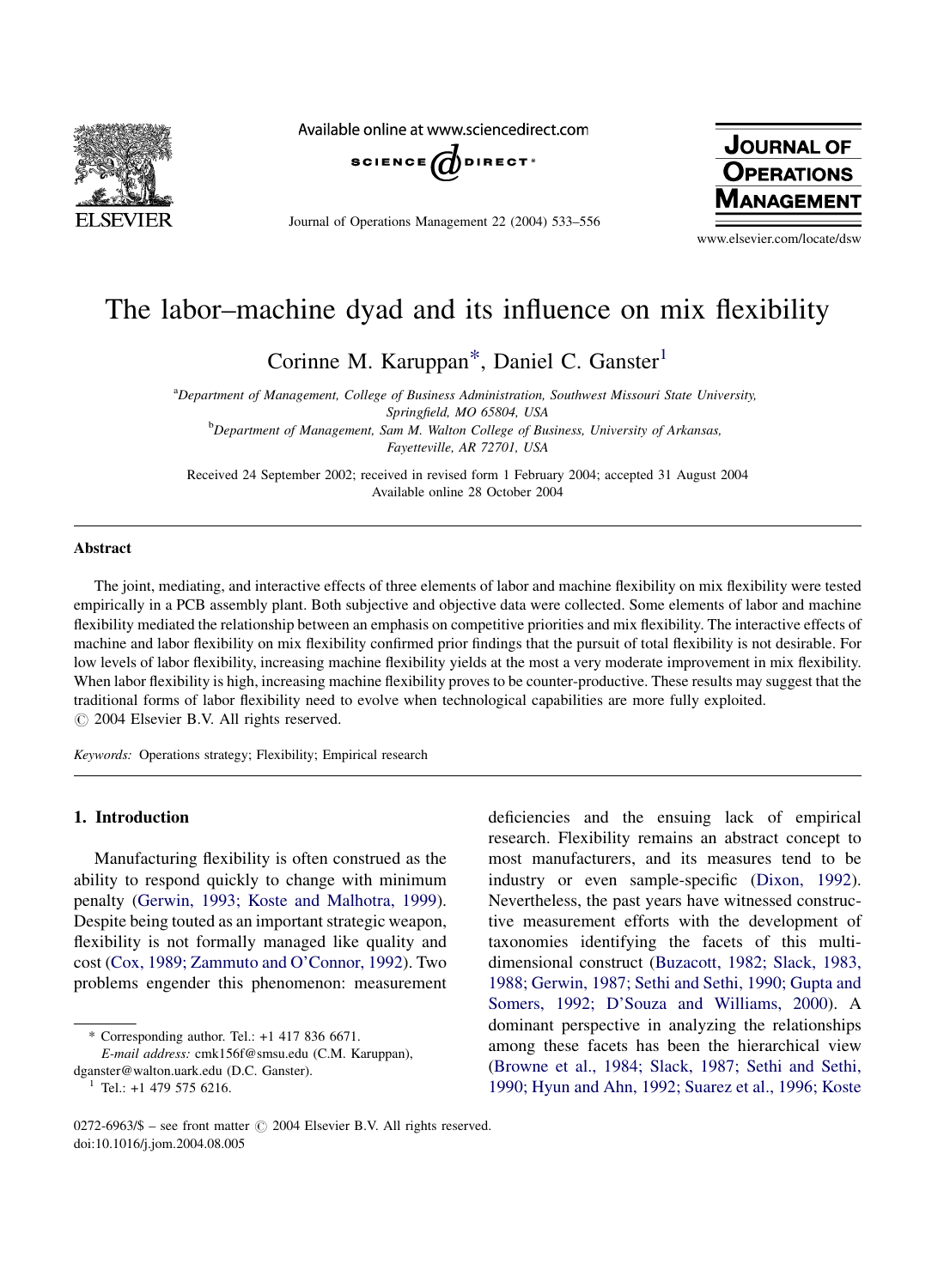[and Malhotra, 1999\)](#page--1-0). According to this view, resource flexibilities (labor and machine) are the lowest level dimensions and serve as the building blocks of the hierarchy. Although this hierarchical model is conceptually sound, there is only sparse evidence to support it. Moreover, the hierarchical model does not capture the antecedents of resource flexibility. There is a general consensus that resources are aligned to enable the achievement of excellence in the competitive priorities, i.e., cost, quality, time, and flexibility ([Miles and Snow,](#page--1-0) [1984; Jackson et al., 1989; Cappelli and Singh, 1992;](#page--1-0) [Hayes et al., 2005](#page--1-0)). Unfortunately, scarce empirical evidence also afflicts this line of research. The purpose of this study is to fill these gaps by: (1) focusing on the sound operationalization of labor, machine, and mix flexibility; (2) examining the influence of competitive priorities on resource alignment; and (3) testing the premise of the hierarchical model that labor and machine flexibility contribute to a higher-level capability, i.e., mix flexibility. Further justification for this endeavor is provided below.

The recent focus on flexibility does not seem to have eclipsed the importance of other competitive priorities, as the trade-off approach might suggest ([Skinner, 1966; Hayes and Wheelwright, 1984; Hill,](#page--1-0) [1994; Porter, 1996](#page--1-0)). Rather, some argue that the maturation of the quality movement and its impact on overcoming conformance deficiencies have enabled progressive manufacturers to devote more efforts to the active pursuit of flexible operations (e.g., [Gerwin,](#page--1-0) [1993](#page--1-0)). This view is consistent with the cumulative model which states that organizations can excel on multiple competitive priorities simultaneously, with quality paving the ground for the development of the other capabilities ([Nakane, 1986; Ferdows and De](#page--1-0) [Meyer, 1990; Noble, 1995\)](#page--1-0). Interestingly enough, this perspective shares a resemblance with the hierarchical model of flexibility. In a nutshell, this model purports that resource (machine and labor) flexibility supports flexibility at the shop floor level which, in turn, supports flexibility at the plant level in order to promote the overall flexibility of the manufacturing function (e.g., [Koste and Malhotra, 1999](#page--1-0)). Both the cumulative model and the hierarchical model are based on the sequential development of capabilities. Additionally, the competitive priorities articulated in the cumulative model are precursors to the hierarchical model since they shape the resource capabilities or foundations of the flexibility pyramid. Notwithstanding these conceptual relationships, no empirical research has linked the competitive priorities to labor and/or machine flexibility.

Fertile grounds for dual-resource constrained (DRC) system research, machine and labor flexibility have simply not sparked comparable levels of interest in the field-based empirical research. The situation is especially acute for labor flexibility despite academics' repeated pleas to put it on the empirical research agenda [\(Treleven, 1989; Chen et al., 1992;](#page--1-0) [Vokurka and O'Leary-Kelly, 2000](#page--1-0)). Even the claim that labor and machine flexibility support mix flexibility (i.e., the ability to respond to product mix changes in the market) is barely substantiated. In an extensive review of the literature on manufacturing flexibility, [Koste and Malhotra \(1999\)](#page--1-0) identified 11 papers that discussed the relationship between machine and/or labor and mix flexibility. Of those papers, only four were empirical. One was qualitative in nature [\(Slack, 1987\)](#page--1-0), another one was a simulated experiment that addressed only machine flexibility ([Boyer and Leong, 1996\)](#page--1-0), and the other two were based on the same sample ([Suarez et al., 1995, 1996](#page--1-0)) and used surrogate measures of machine flexibility. A possible reason for this void is that the operationalizations of both labor and machine flexibility are still tentative at best.

In this empirical study, we integrate two general operations strategy theories to provide a more comprehensive view of the mechanisms driving mix flexibility. Consistent with the cumulative model, we posit that all competitive priorities are compatible with the production of a varied mix. However, we speculate that this relationship is not a direct one. Emphases on competitive priorities may filter through the lens of the resource capabilities to influence mix flexibility. One objective of this paper is to examine the nature of this influence. The second and main objective focuses on the specific contributions of the resource flexibilities to mix flexibility. Accordingly, we distinguish among the main, mediating, and interactive effects of machine and labor flexibility on mix flexibility. Special attention is devoted to their measurement by using objective measures to validate, refine, or even question current operationalizations of flexibility. A brief description of the organization of the paper is presented below.